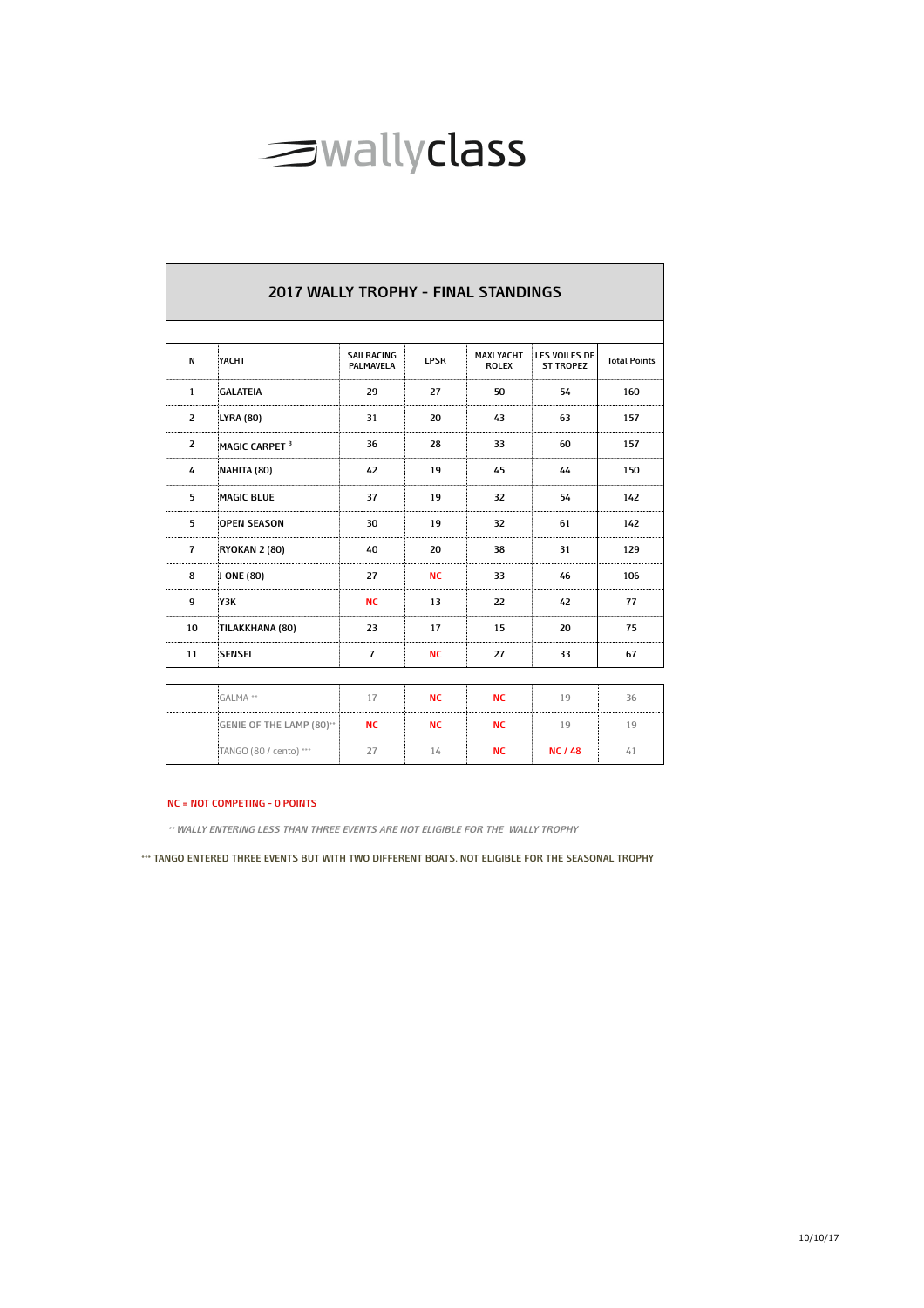## sallyclass

|                | $\equiv$ wallyclass<br><b>SAIL RACING</b><br>PALMA<br>Palma de Majorca, 3-7 May 2017<br>GENERAL RESULTS AFTER 5 RACES - 1 discard (High Points System) |                |                  |        |                   |                |                |                |                   |                 |  |  |
|----------------|--------------------------------------------------------------------------------------------------------------------------------------------------------|----------------|------------------|--------|-------------------|----------------|----------------|----------------|-------------------|-----------------|--|--|
|                |                                                                                                                                                        |                |                  |        |                   |                |                |                |                   |                 |  |  |
|                | Yacht name                                                                                                                                             | Yacht Length   | Sail number      | Rating | Race 1<br>Coastal | Race 2<br>W/L  | Race 3<br>W/L  | Race 4<br>W/L  | Race 5<br>Coastal | Total<br>Points |  |  |
| 1              | NAHITA (80)                                                                                                                                            | 80             | DD 98            | 1.442  | 9                 | 12             | 11             | 10             | 9                 | 42              |  |  |
| 2              | <b>RYOKAN 2 (80)</b>                                                                                                                                   | 80             | <b>FRA 888</b>   | 1,433  | 11                | 10             | 10             | 9              | $\overline{7}$    | 40              |  |  |
| 3              | <b>MAGIC BLUE</b>                                                                                                                                      | 94             | GBR94R           | 1.567  | 10                | 9              | 6              | $\overline{3}$ | 12                | 37              |  |  |
| 4              | <b>MAGIC CARPET 3</b>                                                                                                                                  | 100            | GBR 1001R        | 1.757  | 12                | 6              | 12             | 6              | $\overline{z}$    | 36              |  |  |
| 5              | <b>LYRA (80)</b>                                                                                                                                       | 77             | LYRA 77          | 1.434  | $\overline{7}$    | 11             | $\overline{2}$ | 5              | 8                 | 31              |  |  |
| 6.             | <b>OPEN SEASON</b>                                                                                                                                     | 107            | <b>GBR 8211N</b> | 1.768  | 4                 | 4              | $\overline{7}$ | 8              | 11                | 30              |  |  |
| $\overline{7}$ | <b>GALATEIA</b>                                                                                                                                        | 100            | CAY 1002         | 1.757  | 8                 | $\overline{3}$ | 9              | $\overline{7}$ | 5                 | 29              |  |  |
| 8              | <b>TANGO G (80)</b>                                                                                                                                    | 80             | <b>MON 7777</b>  | 1.441  | 6                 | 5              | 5              | 11             | 6                 | 28              |  |  |
| 9              | J ONE (80                                                                                                                                              | 77             | <b>GBR 7077</b>  | 1.429  | 5                 | $\Omega$       | $\Omega$       | 12             | 10                | 27              |  |  |
| 10             | TILAKKHANA (80)                                                                                                                                        | 80             | W 80.1           | 1,431  | $\overline{3}$    | 8              | 8              | 4              | 3                 | 23              |  |  |
| 11             | GALMA                                                                                                                                                  | 94             | W 94.2           | 1.543  | $\overline{2}$    | $\overline{7}$ | 4              | $\overline{z}$ | 4                 | 17              |  |  |
| 12             | <b>SENSEI</b>                                                                                                                                          | 94             | GBR 94.3         | 1,558  | $\mathbf{1}$      | 2              | 3              | $\mathbf{1}$   | $\mathbf{1}$      | $\overline{7}$  |  |  |
|                | Posted at 17:10:00 on 7 May 2017                                                                                                                       | <b>DISCARD</b> | <b>DSO</b>       |        |                   |                |                |                |                   |                 |  |  |

.

|    | $\equiv$ wallyclass<br><b>LORO PIANA SUPERYCAHT REGATTA 2017</b><br>Porto Cervo, 30 May - 3 June 2017 |        |                   |                   |                   |                   |                 |                |    |  |  |  |
|----|-------------------------------------------------------------------------------------------------------|--------|-------------------|-------------------|-------------------|-------------------|-----------------|----------------|----|--|--|--|
|    | <b>GENERAL RESULTS AFTER 4 RACES - 1 discard (High Point System)</b>                                  |        |                   |                   |                   |                   |                 |                |    |  |  |  |
|    | Yacht name                                                                                            | Rating | Race 1<br>Coastal | Race 2<br>Coastal | Race 3<br>Coastal | Race 4<br>Coastal | Total<br>Points |                |    |  |  |  |
| 1. | <b>MAGIC CARPET 3</b>                                                                                 | 100    | GBR 1001R         | 1.757             | 10                | 5                 | 8               | 10             | 28 |  |  |  |
| 2  | <b>GALATEIA</b>                                                                                       | 100    | CAY 1002          | 1,758             | 9                 | $\Omega$          | 9               | q              | 27 |  |  |  |
| 3  | <b>LYRA (80)</b>                                                                                      | 77     | LYRA 77           | 1.436             | 6                 | 9                 | 5.              | 4              | 20 |  |  |  |
| 4  | <b>RYOKAN 2 (80)</b>                                                                                  | 80     | <b>FRA 888</b>    | 1.434             | 8                 | 8                 | 4               | $\overline{2}$ | 20 |  |  |  |
| 5  | NAHITA (80)                                                                                           | 80     | DD 98             | 1.442             | $\overline{7}$    | 10                | 2               | $\mathbf{1}$   | 19 |  |  |  |
| 6  | <b>OPEN SEASON</b>                                                                                    | 107    | <b>GBR 8211N</b>  | 1.772             | 0                 | 3                 | 10              | 6              | 19 |  |  |  |
| 7  | <b>MAGIC BLUE</b>                                                                                     | 94     | GBR94R            | 1.567             | 5                 | 4                 | 7               | $\overline{7}$ | 19 |  |  |  |
| 8  | TILAKKHANA (80)                                                                                       | 80     | W 80.1            | 1.431             | 3                 | 6                 | $\mathbf{1}$    | 8              | 17 |  |  |  |
| 9  | <b>TANGO G (80)</b>                                                                                   | 80     | <b>MON 7777</b>   | 1.441             | 4                 | 7                 | 3               | 3              | 14 |  |  |  |
| 10 | Y3K                                                                                                   | 100    | GER 6060          | 1,587             | $\overline{2}$    | 2                 | 6               | 5              | 13 |  |  |  |

Posted at 16:30 on 3 June 2017

DISCARD DIS/DSQ/RET/DNF